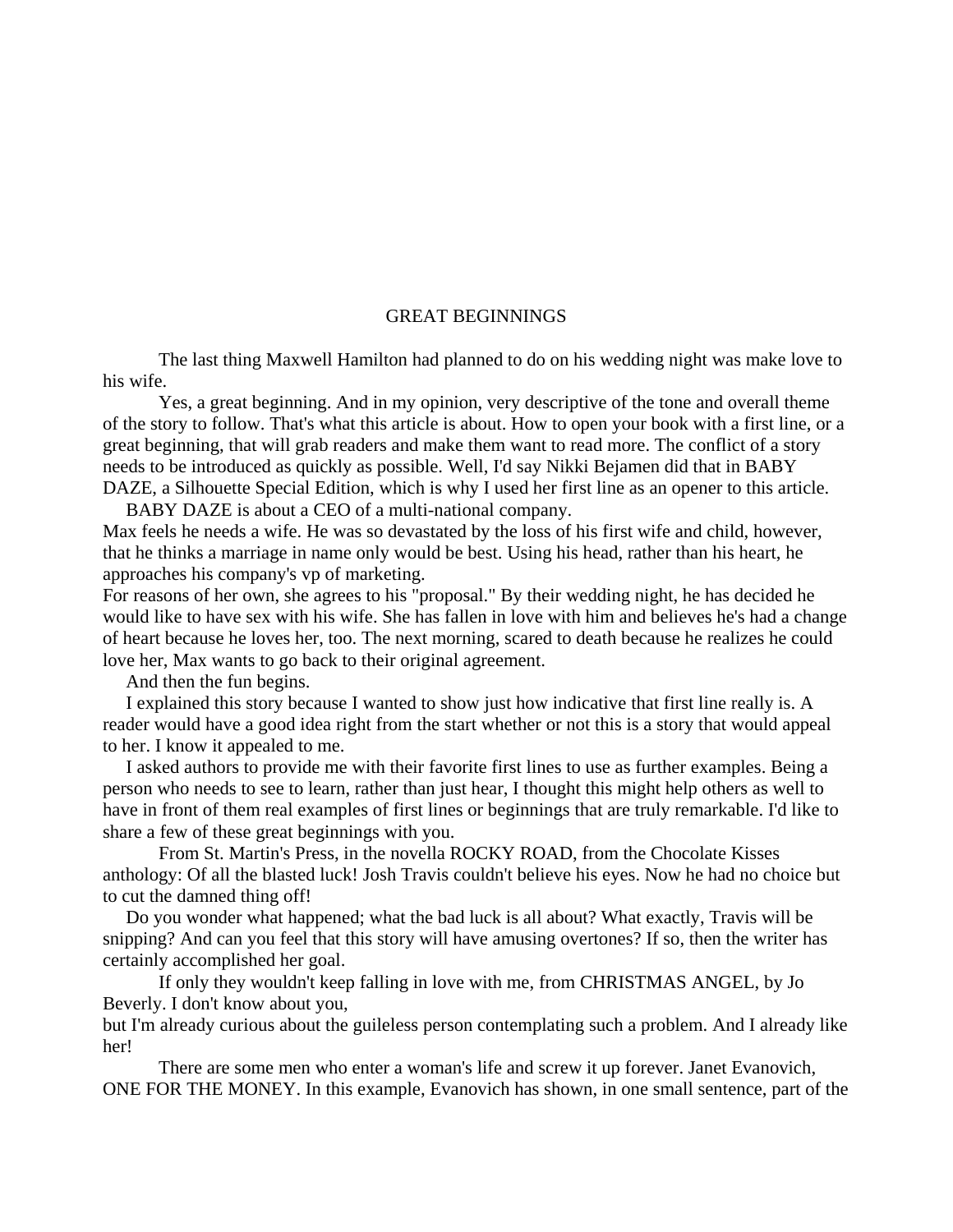heroine's inner-most thoughts, a portion of her background, and her present state of mind. She's also left us wondering if the heroine still has feelings for this man, and if that can be part of the conflict. It certainly will play in with the theme.

Here's an opening that is so rich in texture, so beautifully visual, that I had to share it. Summer, that vicious green bitch, flexed her sweaty muscles and flattened Innocence, Mississippi. Nora Roberts, CARNAL INNOCENCE. We have place established, time of year, tone -- which is very sensual -- and a perfect visual image to tempt us to read on. The setting in a book is just as important as the characters. It should be a part of the story, and with that one incredible line, Ms. Roberts managed to make the setting a vital part of her book.

Of all the lines turned in, the next one is my favorite. I haven't read the book myself, but being a Linda Howard fan, and adoring those naughty Alpha males, I know I'll be hunting for it. Saxon Malone didn't look at her as he said, "This won't work. You can be either my secretary or my mistress, but you can't be both. Choose." From the TO MOTHER WITH LOVE collection. Wow! Doesn't the conflict explode in just that small bit of dialogue? Already, we know the type of man Saxon is, and I'd say setting is somewhat established since he's giving her the option of being a secretary. We know we must be in an office atmosphere and I, personally, could see the clash of wills begin.

I hope these examples have given you some ideas of how important the beginning to a story is. From the very first line, the tone of the book should be established. Never should you lead the reader to believe the story will be lighthearted, and then leap into melodrama, or vice versa. You shouldn't start out sweet, then turn sexy hot. But tone isn't the only thing that should be set up in the first paragraph, or as early as you can accomplish it.

The level of sensuality should be developed from the introduction of the first character. A reader should never get beyond the first page without having some indication of time, place, conflict and who the two main protagonists are. As you introduce your characters and develop their motivations for the reader, be sure to do it in a way that shows the conflict, the setting and the theme.

I'm not going to get into rules here, because personally, I hate the idea of hard and fast rules. They're destructive to a writer's creativity and often don't apply except in a very general sense.

But I will say that however you open your book, be original, and keep the reader hooked. If you start with tons of exposition and description of surrounding scenery, with no relevance to the actual opening conflict between the hero/heroine, you may not get a reader beyond the first page. You need to tie them in, to get the readers so caught up in the questions, the who, what, when, where, that she'll not be able to put that book down.

In the same light, if you open with dialogue without first giving the reader some clue as to who is speaking and to whom, confusion will overtake interest. It won't matter how intriguing the dialogue might be. Without characterization, it could become meaningless.

Characterization can and should be established, for the beginning, with just a few choice words, as the examples showed. How something is said, and in what setting, is a good way to pinpoint the character. Also, a character's reaction to any given situation can lend insight into the story's conflict.

As a closing, I'd like to offer you a good hands-on way to practice getting the perfect first line for your book. It's not easy, but then writing something that an entire audience will enjoy never is.

Take your first page and condense it into a paragraph. Then take that paragraph and condense it into a single line. Does it make sense? Can you get a good grasp of the situation about